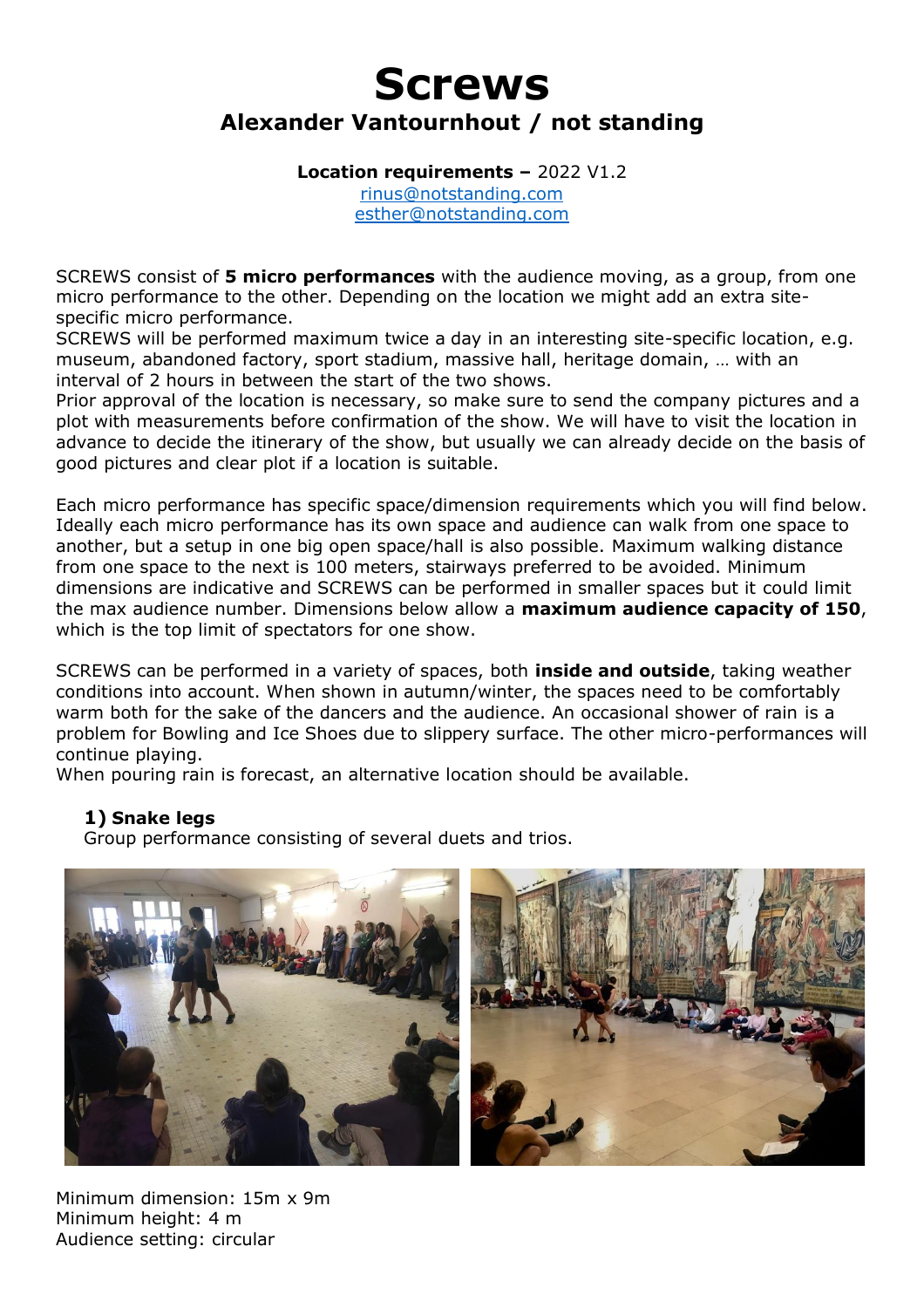### **2) Bats**

Duet in the air, two dancers hanging from a structure.



Minimum dimension: 12m x 12m Minimum height: 4 m Audience setting: bifrontal

**3) Bowling**  Solo with bowling ball



Minimum dimension: 14mx14m or 11mx 11m depending on audience setting (14m when semi-circular, 11m when circular) Minimum height: 3m Audience setting: semi-circular or circular Surface: Hard, flat and non-slippery surface